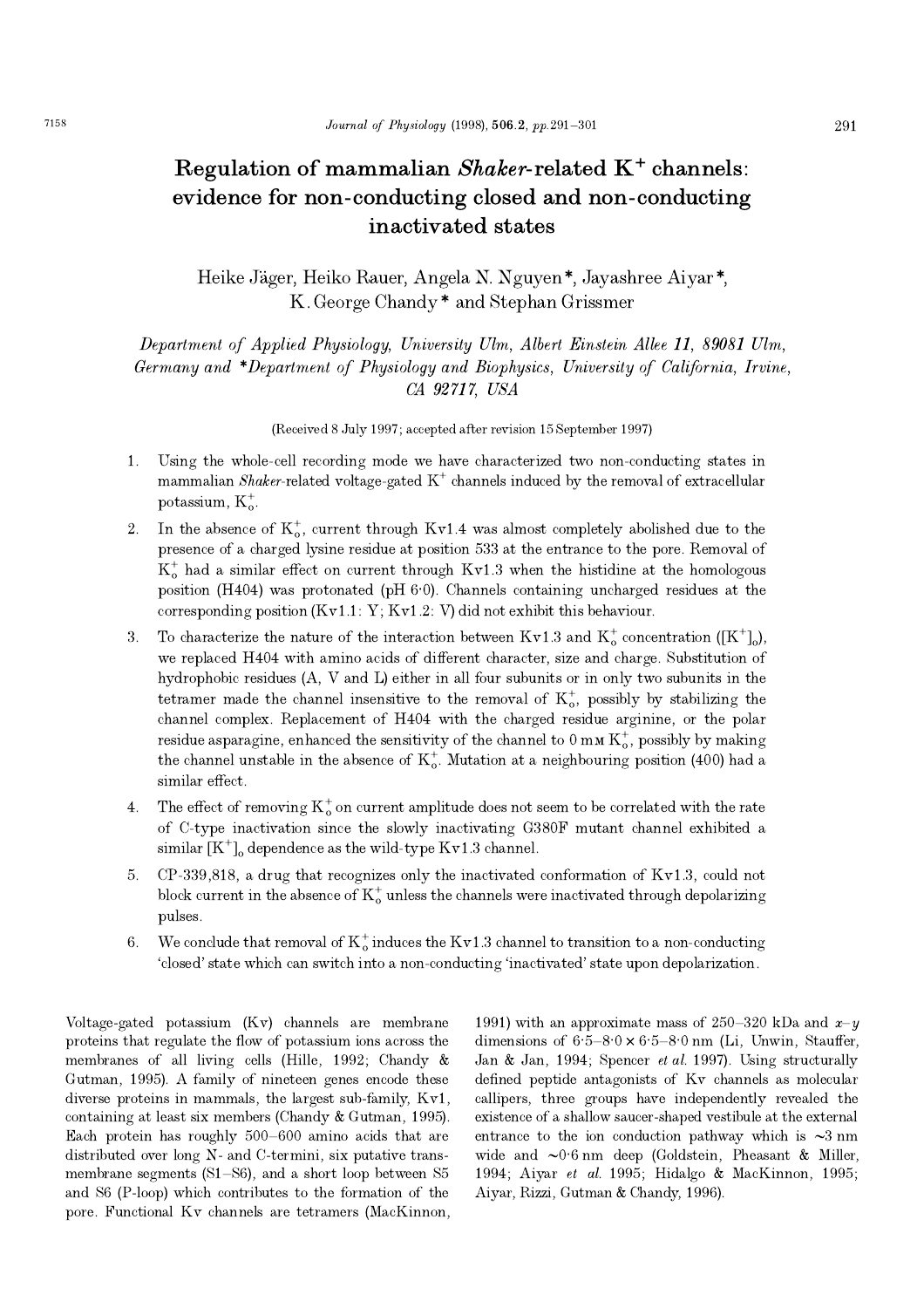The external potassium concentration  $([K^+]_0)$  is tightly regulated in mammals, and even minor changes in this level can induce significant alterations in the physiological function of excitable tissues, leading to epileptiform seizures, or to electrical instability following cardiac ischaemia (Heinemann, Konnerth, Pumain & Wadman, 1986; Yaari, Konnerth & Heinemann, 1986; Pardo et al. 1992; Leschinger, Stabel, Igelmund & Heinemann, 1993). Such pathological alterations are thought to be partly mediated by potassiumdependent  $K^+$  conductances which modulate the firing frequency of excitable cells as a function of  $[K^+]_0$  (Pardo *et* al. 1992). For example, depletion of  $K_o^+$  has been previously reported to decrease current through the rapidly inactivating Kv1.4 channel expressed in rat hippocampal neurons (Pardo et al. 1992; Eder, Klee & Heinemann, 1996; Beck et al. 1996). Site-directed mutagenesis studies identified lysine 533, a residue located in the external vestibule, as being responsible for this exquisite sensitivity of Kv1.4 to  $[K^+]_0$ . Another  $K^+$  channel, HERG, also seems to be dependent on  $[K^{\dagger}]_{\alpha}$  (Sanguinetti, Jiang, Curran & Keating, 1995; Trudeau, Warmke, Ganetzki & Robertson, 1995; Sch onherr & Heinemann, 1996).

In the present study, we have examined the  $[K^{\dagger}]_{\alpha}$ dependence of four Kv channels,  $Kv1.1-1.4$ . Of these four cloned channels, removal of external potassium  $(K_o^+)$  only suppressed current through Kv1.3 and Kv1.4. Using sitespecific mutagenesis in combination with electrophysiological and pharmacological approaches, we have identified the residues in Kv1.3, the voltage-gated  $K^+$ channel expressed in human T lymphocytes (Grissmer et al. 1990), that are responsible for this  $[K^+]_0$  dependence. We provide evidence that the removal of  $K_o^+$  shifts the channel into a non-conducting 'closed' state which can transition into a non-conducting inactivated state following repeated depolarizations. Some of these results have been reported in preliminary communications (Grissmer, Nguyen, Aiyar & Chandy, 1994; Jäger *et al.* 1997*a*, *b*).

## **METHODS**

## Cell lines stably expressing Kv1.1, Kv1.2 and Kv1.3

NIH3T3 and L929 cells stably transfected with mouse Kv1.1 and Kv1.3 (mKv1.1 and mKv1.3; Grissmer et al. 1994) were obtained from Dr D. Auperin and Dr D. Hanson (Pfizer Inc., Groton, CT, USA). B82 mouse fibroblasts stably transfected with rat Kv1.2 (rKv1.2; NGK1) were obtained from Dr Higashida (Neuroinformation Research Institute, Kanazawa University School of Medicine, Kanazawa, Japan). Cells were maintained in a culture medium of Dulbecco's modified Eagle's medium (DMEM) supplemented with 580 mg  $l^{-1}$  L-glutamine and 10% heatinactivated fetal calf serum in a humidified,  $5\%$  CO<sub>2</sub> incubator at 37 °C.

## Cells used for cRNA injection

Rat basophilic leukaemia cells (RBL) were obtained from the American Type Culture Collection (Rockville, MD, USA). The cells were maintained in a culture medium of Eagle's minimal essential medium (EMEM) supplemented with 1 mm L-glutamine and 10% heat-inactivated fetal calf serum in a humidified,  $5\%$  CO<sub>2</sub>

incubator at 37 °C. Cells were plated to grow non-confluently onto glass 1 day prior to use for injection and electrophysiological experiments. Some experiments were performed on Xenopus oocytes as described earlier (Aiyar et al. 1995, 1996).

# Solutions

Experiments were done at room temperature  $(21-25 \degree C)$ . Cells measured in the whole-cell configuration were normally bathed in mammalian  $\mathrm{Na}^+$  solution containing (mM): 160 NaCl, 4.5 KCl,  $2 \text{ CaCl}_2$ , 1 MgCl<sub>2</sub>, 10 Hepes, adjusted to pH 7<sup>-4</sup> with NaOH, with an osmolarity of 290-320 mosmol  $l^{-1}$ . A simple syringe-driven perfusion system was used to exchange the bath solutions in the recording chamber. The internal pipette solution for the whole-cell recordings contained (mM): 134 KF, 1 CaCl<sub>2</sub>, 2 MgCl<sub>2</sub>, 10 Hepes, 10 EGTA, adjusted to pH 7·2 with KOH, with an osmolarity of 290-320 mosmol  $\vert$ <sup>-1</sup>. *Xenopus* oocyte bathing solution (ND96) contained (mM): 96 NaCl, 1·8 CaCl<sub>2</sub>, 1 MgCl<sub>2</sub>, 5 Hepes, with various  $K^+$  concentrations, adjusted to pH 7 $\cdot$ 6 with NaOH.

## Chemicals

CP-339,818 is a dihydroquinoline antagonist of the Kv1.3 channel that preferentially binds to the C-type inactivated conformation (Nguyen et al. 1996). This compound was obtained from Dr Doug Hanson (Pfizer Inc., Groton, CT, USA) and was dissolved in DMSO to make a stock solution  $(10 \text{ mm})$  from which final dilutions were made. The stock solution was stored at 4 °C and protected from light. The final DMSO concentrations diluted in the external solutions were  $\lt 0.1\%$ . Fluorescein-dextran (MW, 10000) was obtained from Molecular Probes and from Sigma. DMEM and EMEM were obtained from Gibco BRL. Glutamine was obtained from Biochrom (Berlin, Germany).

#### cRNA synthesis

All the mutant and wild-type mouse Kv1.3 clones, as well as the mouse Kv1.4 clone, used in this study have been previously described (Aiyar et al. 1995, 1996; Wymore et al. 1996). Each Kv1.3 construct was linearized with EcoRI (the Kv1.4 construct was linearized with BalII) and in vitro transcribed with the SP6 Cap-Scribe System (Boehringer Mannheim). The resulting cRNA was phenol/chloroform extracted and stored at  $-75$  °C.

## Injection of cRNA into RBL cells

cRNA was diluted with a fluorescent fluorescein isothiocyanate (FITC) dye  $(0.5\%$  FITC-dextran in 100 mm KCl) to a final concentration of  $1 \mu g \mu l^{-1}$ . Injection capillaries (Femtotips, Eppendorf, Germany) were filled with the cRNAFITC solution and RBL cells were injected using an Eppendorf microinjection system (Micromanipulator 5171 and Transjector 5246) as previously described (Ikeda et al. 1992; Rauer & Grissmer, 1996; Nguyen et al. 1996). RBL cells were chosen because they lack endogenous Kv channels (McCloskey & Cahalan, 1990). Fluorescent cells were visualized 2-6 h later and electrical currents measured using the patch clamp method.

### Electrophysiology

Experiments on the cell lines or injected RBL cells were carried out using the whole-cell or the inside-out patch recording mode of the patch clamp technique (Hamill et al. 1981; Grissmer & Cahalan, 1989a, b; Grissmer, Lewis & Cahalan, 1992; Grissmer, Nguyen & Cahalan, 1993; Hanselmann & Grissmer, 1996). Electrodes were pulled from glass capillaries (Clark Electromedical Instruments, Reading, UK) in two stages, coated with Sylgard (Dow Corning), and fire-polished to resistances of  $2.5-4$  M $\Omega$  measured in the bath. Membrane currents were recorded with an EPC\_9 patch clamp amplifier (HEKA elektronik, Lambrecht, Germany) interfaced to a Macintosh computer running acquisition and analysis software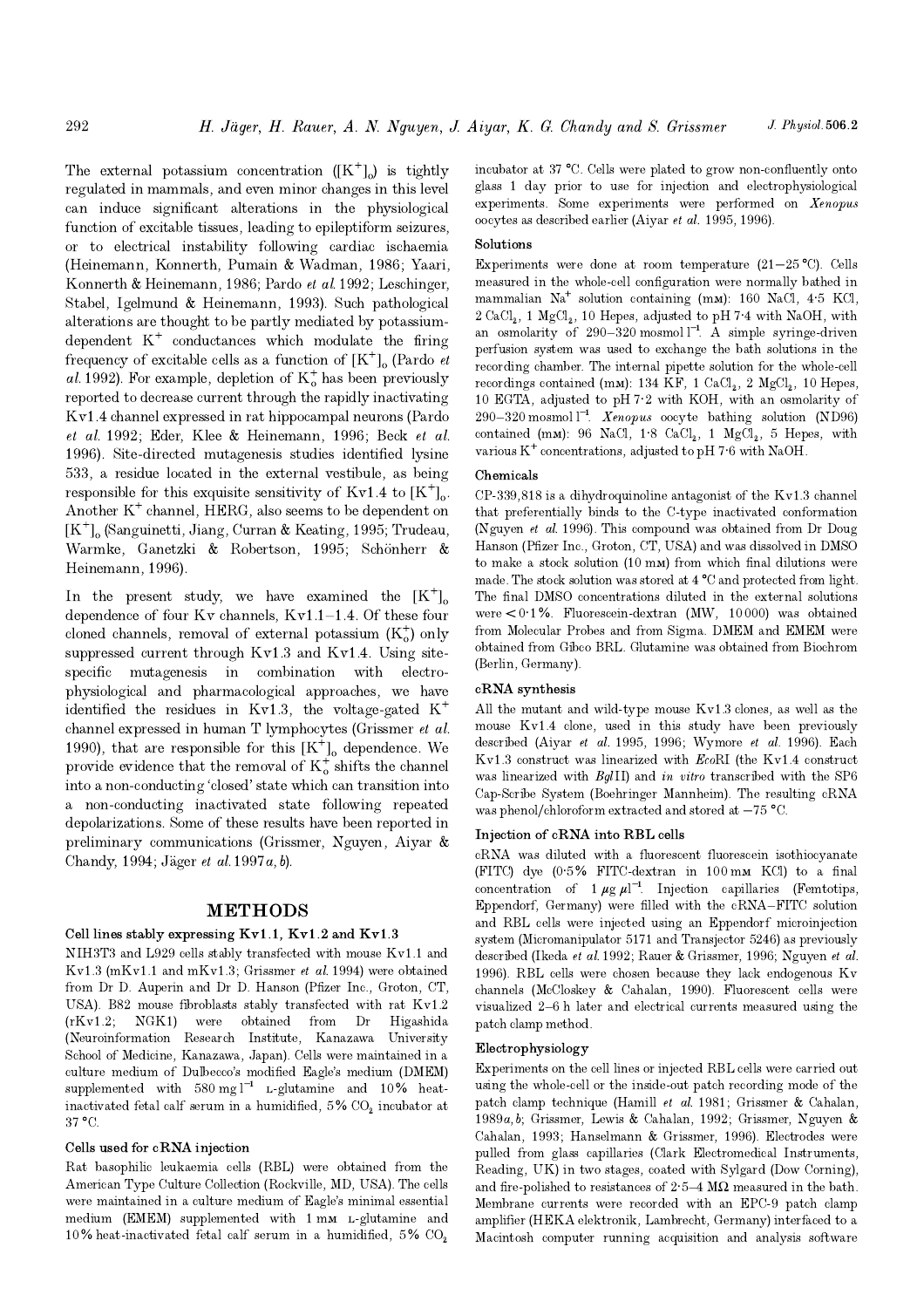(Pulse and PulseFit). Capacitative and leak currents were subtracted using the  $P/10$  procedure. Series resistance compensation  $(80\%)$ was employed if the current exceeded 1 nA. The holding potential in all experiments was  $-80$  mV.

For the Xenopus oocyte experiments we used the two-electrode voltage clamp technique to measure membrane currents (St uhmer, 1992). Data were recorded with a two-electrode voltage clamp amplifier (Warner Instruments, Hamden, CT, USA). The command input of the amplifier was controlled by an IBM-compatible computer using pCLAMP software (Axon Instuments). Capacitative and leak currents were subtracted before analysis using the  $P/4$ procedure.

# RESULTS

# $[K^+]$ <sub>o</sub> dependence of  $Kv1.1-Kv1.4$

Pardo *et al.* (1992) reported that the removal of  $K_o^+$ abolished current through the rat Kv1.4 channel, and showed that the presence of a charged lysine residue (K533) at the outer mouth of the pore was responsible for this effect. As a first step in our study of this phenomenon, we examined the  $[K^+]$ <sub>o</sub> dependence of three *Shaker-related* mouse clones, mKv1.1, mKv1.3, mKv1.4, and one rat clone, rKv1.2. Whole-cell currents were elicited with 200 ms depolarizing voltage steps from a holding potential



Figure 1. Effect of reducing  $[K^+]_0$  and  $pH_0$  on current through voltage-gated Shaker-related potassium channels

Current was elicited by 200 ms depolarizing voltage steps from  $-80$  to  $40$  mV from a holding potential of  $-80$  mV. Currents are shown in the presence and absence of extracellular K<sup>+</sup> at pH<sub>0</sub>7·4 (left) and at  $pH<sub>o</sub> 6.0$  (right).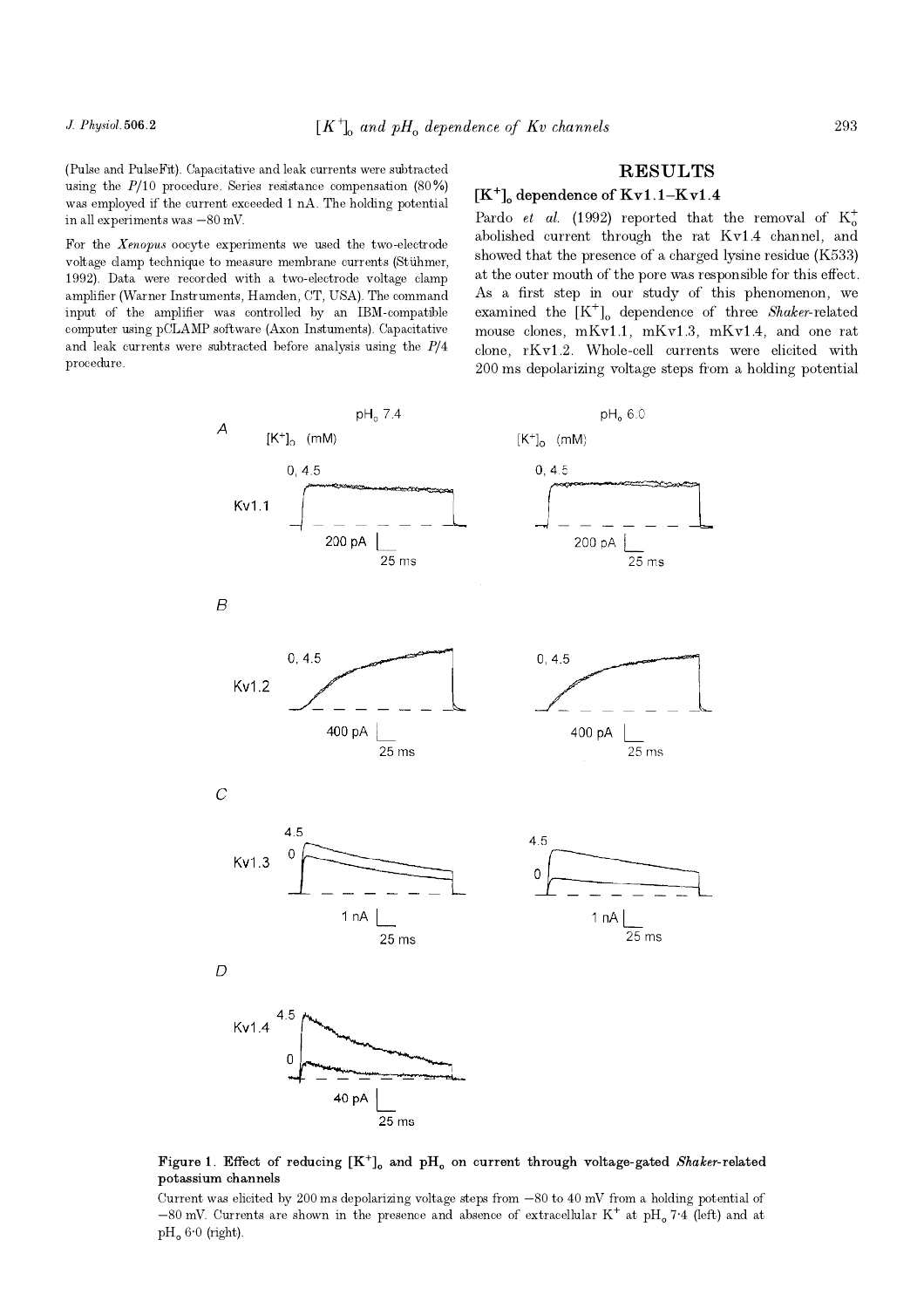| Table 1. Ratio of peak current amplitude in the absence to<br>that in the presence (4.5 mm) of $K_0^+$ at pH <sub>0</sub> 7.4 and pH <sub>0</sub> 6.0 |  |
|-------------------------------------------------------------------------------------------------------------------------------------------------------|--|

| H404Y        | $0.93 + 0.01$ | $0.97 + 0.03$ |
|--------------|---------------|---------------|
| H404V        | $1.03 + 0.03$ | $1.01 + 0.03$ |
| H404R        | $0.11 + 0.01$ | n.d.          |
| H404N        | $0.05 + 0.02$ | $0.04 + 0.01$ |
| H404S        | $0.51 + 0.07$ | $0.62 + 0.04$ |
| H404A        | $0.98 + 0.03$ | $0.96 + 0.04$ |
| <b>H404L</b> | $0.88 + 0.01$ | $0.87 + 0.05$ |
| H404T        | $1.04 + 0.03$ | $0.98 + 0.03$ |

of  $-80$  to 40 mV in the presence  $(4.5 \text{ mm})$  and absence of  $K_o^+$ , and at either pH<sub>o</sub> 7·4 or pH<sub>o</sub> 6·0. The results of these experiments are shown in Fig. 1. Removal of  $K_o^+$  had no effect on current through Kv1.1 (Fig. 1A) and Kv1.2 (Fig. 1B) at either pH<sub>o</sub>. In contrast, current through Kv1.3 (Fig. 1C) was reduced by  $\sim 25\%$  in the absence of K<sup>+</sup> at  $pH<sub>o</sub>7·4$  (Fig. 1C, left), and this effect was much more pronounced at  $pH_0 6.0$  (Fig. 1C, right). The suppression of the Kv1.4 current upon removal of  $K_0^+$  was even more dramatic, being almost complete at  $\text{pH}_0$  7·4 (Fig. 1D). These effects were readily reversible upon external addition of  $K^+$ .

# Histidine 404 (H404) in Kv1.3 is involved in the  $[K^+]$ . dependence

Lysine 533 (K533) in rat Kv1.4 has been previously reported to be necessary for the  $[K^+]_0$  dependence of this rapidly inactivating channel (Pardo et al. 1992). The alignment of the P-region, shown in Fig. 2, highlights the residues in mKv1.1 (Y),  $rKv1.2$  (V) and mKv1.3 (H) that are in positions homologous to K533 in rat Kv1.4. These residues, located in the outer vestibule (Aiyar et al. 1995, 1996; Guy & Durell, 1996), participate in the external TEAbinding site (Kavanaugh et al. 1992). Protonation of H404 can influence TEA-binding (Kavanaugh et al. 1992) and might also account for the increased sensitivity of  $mKv1.3$ to the removal of  $K_0^+$  at pH<sub>0</sub> 6.0, while the presence of uncharged residues at the homologous position in mKv1.1 and rKv1.2 may underlie their insensitivity to changes in

 $[K^+]$ . To test this idea, we replaced H404 in Kv1.3 with amino acids of different physical character. Replacement of H404 with hydrophobic or aromatic residues (V, A, L and Y) resulted in channels that were unaffected by removal of  $K_o^+$  (Fig. 3), a behaviour reminiscent of mKv1.1 and rKv1.2. In contrast, substitution of H404 by the nitrogen-containing residues R and N enhanced sensitivity to removal of  $K_0^+$ ; this was similar to the behaviour observed for mKv1.4 (Fig. 3). Substitution with non-nitrogen-containing polar residues (H404T and H404S) resulted in channels which were either insensitive or mildly sensitive to removal of  $K_o^+$ (Fig. 3). The results are summarized in Table 1. The data are consistent with the notion that the presence of charged nitrogen-containing residues at the external entrance to the ion conduction pathway render Kv channels sensitive to the removal of  $K_0^+$ .

In order to determine whether all four H404 residues were required in the Kv1.3 tetramer for  $[K^+]_0$  dependence, we generated a dimer containing one wild-type (WT) and one mutant (H404V) subunit. The tetramer should, therefore, contain two histidines and two valines at position 404. If the two histidines are sufficient to confer  $[K^+]_0$  dependence, then removal of  $K_0^+$  should result in the suppression of the Kv1.3 current. In contrast, if more than two histidines are required for this effect, the WT-H404V dimer should be insensitive to the absence of  $K_o^+$ . Results presented in Fig. 4 clearly indicate that more than two H404 residues are required to make the channel susceptible to the removal of  $K_{\rm o}^+$ . Current through the WT-H404V dimer was unaffected by the removal of external potassium.

## $[K^+]$ <sub>o</sub> dependence and C-type inactivation

The H404 mutations that alter  $[K^+]_0$  dependence (Fig. 3) also alter the rate  $(\tau_h)$  of C-type inactivation (Nguyen *et al.*) 1996). Are these two behaviours linked? Three lines of evidence indicate that these processes are not related. First, the slowly inactivating G380F mutant channel  $(\tau_h, \sim 1400 \text{ ms}; \text{Nguyen } et \text{ al. } 1996) \text{ exhibited the same}$ degree of  $[K^+]$  dependence as the WT Kv1.3 channel (Fig. 5). As shown in Fig. 5, removal of  $K_o^+$  caused a 30% reduction in the peak current through the G380F channel, and this effect was much more pronounced at  $pH_0$  6.0. Second, the H404L mutant, which inactivates  $(\tau_h, \sim 220 \text{ ms};$ Nguyen et al. 1996) at roughly the same rate as the WT

| P-region                                                                        |
|---------------------------------------------------------------------------------|
| $\overbrace{\hspace{27mm}}^{ \overbrace{\hspace{25mm}}^{ \hspace{25mm}}$        |
| Kv1.1 EAEEAESHFSSIPDAFWWAVVSMTTVGYGDMYPVTIGGK                                   |
|                                                                                 |
| $Kv1.3 - -DDPS - G - N - - - - - - - - - - - - - - - - - - - - - - - - - - - -$ |
|                                                                                 |
| $Kv1.5 - -DNOGT---------T------P---R-1-V---$                                    |
| Kv1.6 --DDDDSL-P-----------T---------Y-M-V---                                   |

# Figure 2. Putative pore region of voltage-gated Shaker-related potassium channels

The bold residues represent position 404 in Kv1.3, which is homologous to position 533 in Kv1.4.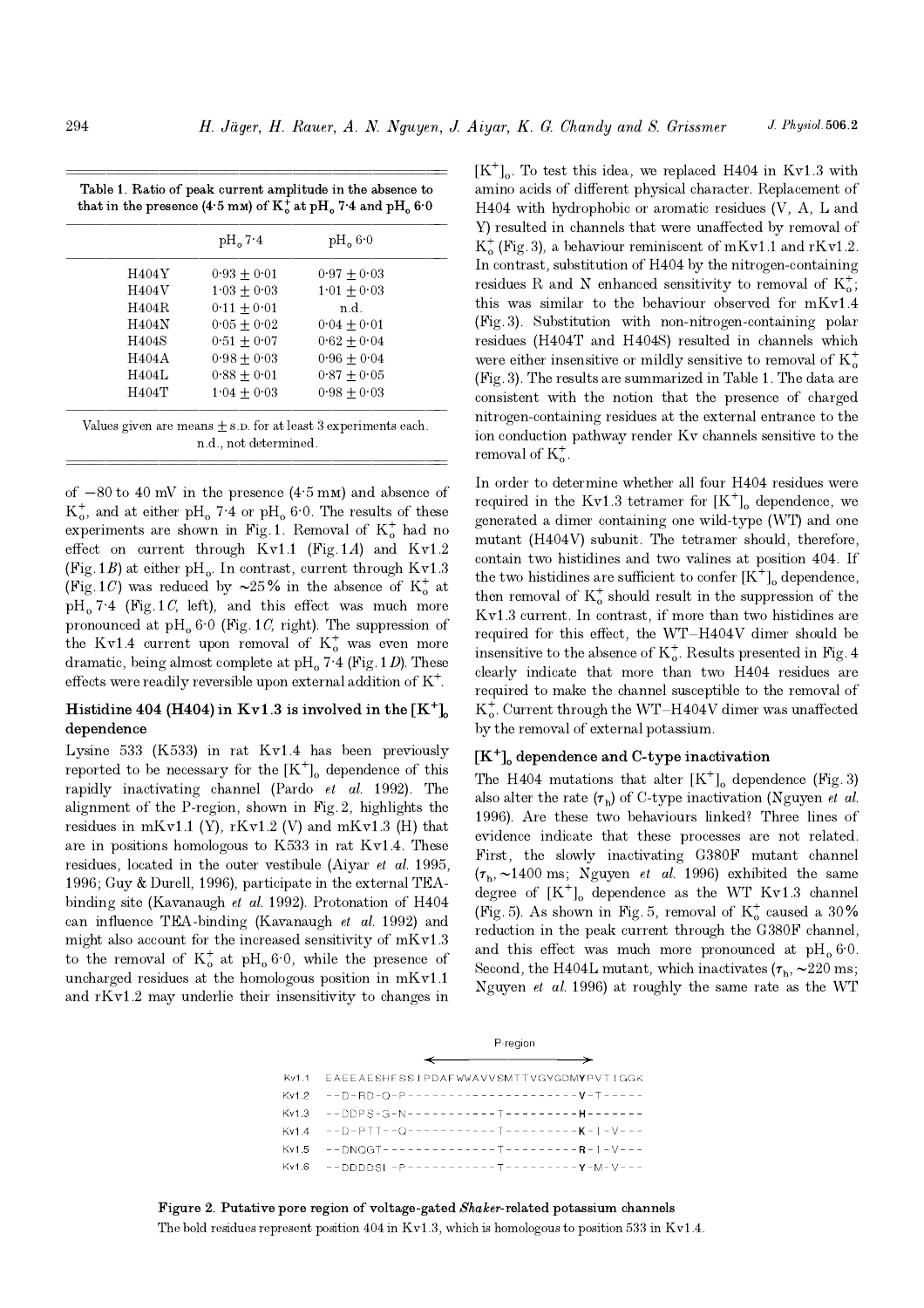

## Figure 3. Effect of reducing  $[K^+]_0$  and  $pH_0$  on current through different H404 mutant Kv1.3 channels

Current was elicited as described in the legend to Fig. 1 and in identical solutions except for the H404R experiment in which current traces are shown before, during, and after the removal of  $K_0^+$ .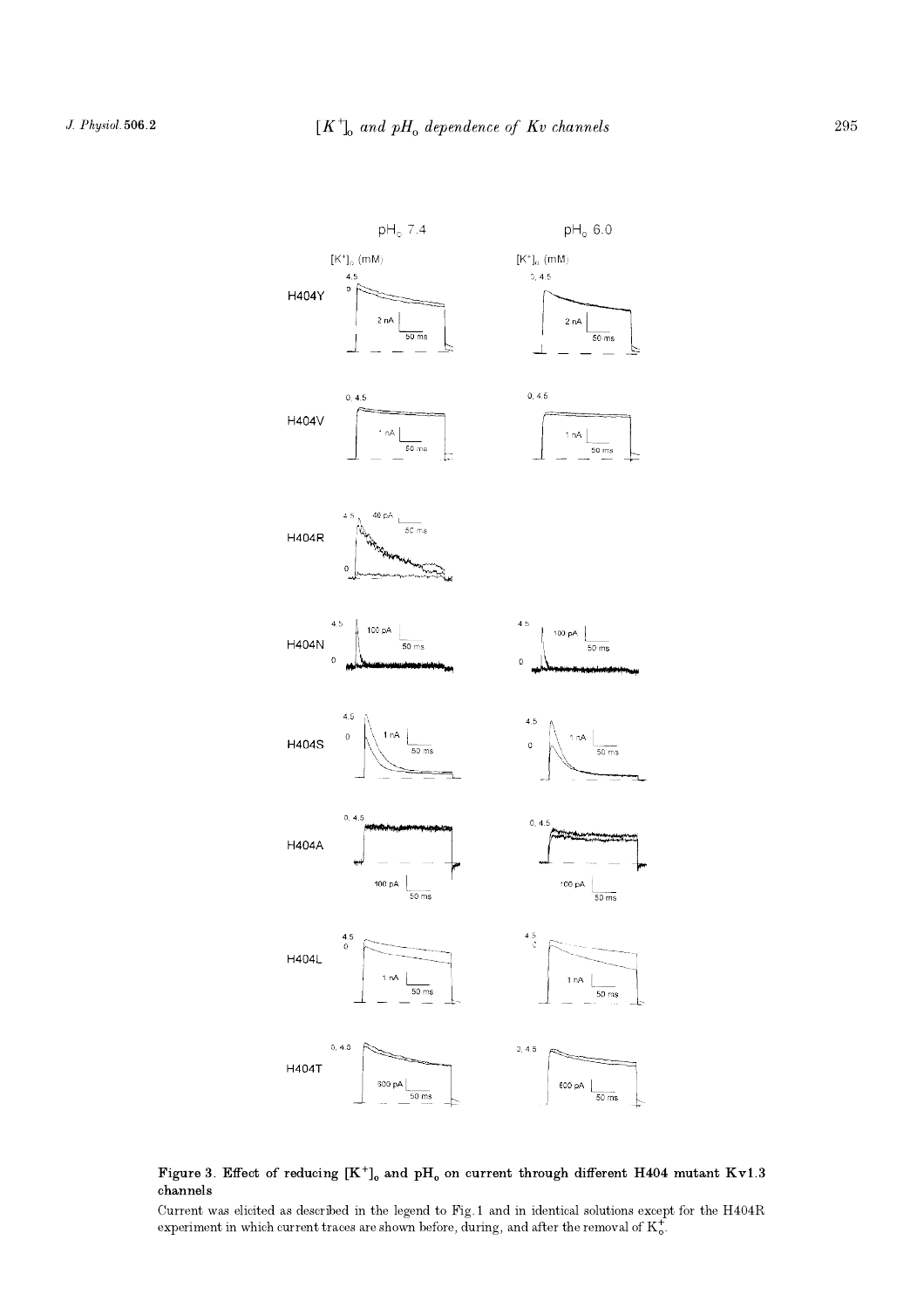

Figure 4. Effect of reducing  $[K^+]$  and pH<sub>0</sub> on current through a dimer of WT-H404V mutant Kv1.3 channels

Current was elicited as described in the legend to Fig. 1 and in identical solutions.

channel ( $\tau_{\rm h}$ ,  $\sim$ 230 ms; Nguyen *et al.* 1996), and the H404S mutant, which inactivates approximately five times faster  $(\tau_h, \sim 40 \text{ ms}; \text{Nguyen } et \text{ al. } 1996)$  than the WT channel, were both less sensitive to the removal of  $K_o^+$  than their WT counterpart. Lastly, the H404R mutant, which inactivated with a slightly slower rate than the WT  $(\tau_h, \sim 340 \text{ ms};$ Nguyen et al. 1996), was extremely sensitive to the removal of  $K_{o}^{+}$ . Taken together our results suggest that the sensitivity of Kv channels to removal of  $K_0^+$  is not coupled to their rate of C-type inactivation.

# Mutation of a potassium-binding site in the pore enhances  $[K^+]$ <sub>o</sub> dependence

The P-region of all potassium-selective channels that have been isolated thus far, from bacteria to humans, contains the  $G(Y/F)GD$  motif, which is thought to form the selectivity filter. This sequence forms a shallow  $\sim 0.6$  nm trough at the centre of the external vestibule (Ranganathan, Lewis & MacKinnon, 1996; Aiyar et al. 1996). Since the tyrosine in this signature sequence has been reported to be a potassium-binding site (Ranganathan et al. 1996; Aiyar et al. 1996), perturbations at this position might destabilize the channel and increase its sensitivity to removal of  $K_0^*$ . As shown in Fig. 6, a WT-Y400V dimer construct greatly enhanced the sensitivity of the channel to  $0 \text{ mm K}^+_{\circ}$ . Current through the  $WT-Y400V$  dimer was almost completely abolished by removal of  $K_o^+$  at pH<sub>o</sub> 7·6 (Fig. 6), a behaviour resembling that of the H404N and H404R mutants. Very similar results were observed for a WT-D402N construct (data not shown). Thus, the loss of conductance upon removal of  $K_o^+$  is not restricted to residues at position 404 alone. Further studies will ascertain whether substitutions at neighbouring positions have a similar destabilizing effect.

# Nature of the non-conducting state: mechanism of current loss in zero  $[K^+]$

There are several hypotheses that could explain the loss of outward current upon removal of  $K_0^+$ . One possibility is that the channel is forced into an inactivated conformation in  $0 \text{ mm } K_0^+$ , either through an increase in the rate of C\_type inactivation or via a slowing of the recovery from inactivation (Levy & Deutsch, 1996), which would reduce the number of functional channels available for opening upon depolarization. This possibility does not seem likely for the following reason. Kv1.3 exhibits cumulative inactivation



Figure 5. Effect of reducing  $[K^+]_0$  and  $pH_0$  on current through the slowly inactivating G380F mutant Kv1.3 channel

Current was elicited as described in the legend to Fig. 1 and in identical solutions.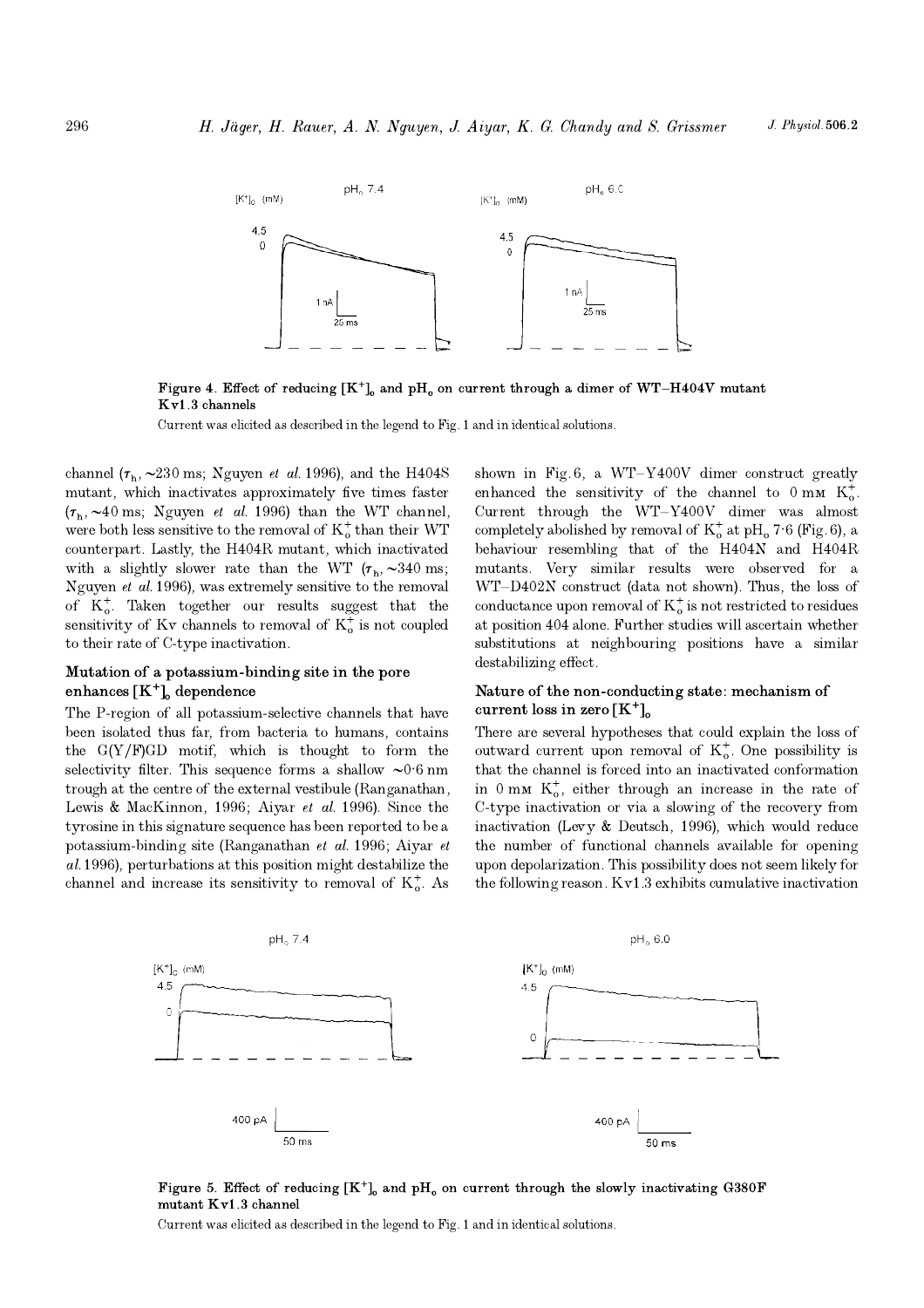and typically requires  $30 s$  to recover from C-type inactivation following a standard 200 ms depolarizing pulse to 40 mV from a holding potential of  $-80$  mV. If the absence of  $K_o^+$  abolished current by slowing recovery from inactivation, re-addition of  $4.5 \text{ mm K}^+$  would elicit current only after a short delay  $-$  the time required to transition from the inactivated to the closed conformation. For example, a 200 ms exposure to 0 mm  $K_o^+$  should result in a delay similar to a 200 ms depolarization, i.e.  $\sim 30$  s (compare Fukushima, Hagiwara & Henkart, 1984; Cahalan, Chandy, DeCoursey & Gupta, 1985). The data presented in Fig. 7A belay this prediction. Following a  $\sim$ 1 min exposure to 0 mm  $K_o^+$ , current was restored almost instantaneously upon reexposure to  $4.5 \text{ mm K}^+$ . Although these results suggest that this first mechanism is unlikely to be the cause of  $[K^+]$ dependence, it remains to be experimentally disproven. A second mechanism to explain the loss of current in 0 mm  $K_o^+$ predicts that the Kv1.3 channel, in the absence of  $K_0^+$ , undergoes a conformational change into a non-conducting closed state. To distinguish between these two possibilities, we exploited a novel dihydroquinoline compound that preferentially and almost irreversibly binds to and blocks the inactivated conformation of Kv1.3 (Nguyen et al. 1996). If the channel adopts an inactivated state in  $0 \text{ mm K}^+_{0}$ , CP-339,818 would be expected to interact with this channel conformation and prevent it from reopening upon the readdition of  $4.5 \text{ mm}$  K<sup>+</sup>. In contrast, if the channel transitions into a non-conducting closed state in the absence of  $K_{\text{o}}^+$ , CP-339,818 would not bind to or block this conformation of the channel, and upon re-exposure to  $4.5 \text{ mm K}^+_0$ , current would remain unchanged compared with the control current.

We chose the H404N mutant for these experiments because of its sensitivity to 0 mm  $K_0^+$  at pH<sub>0</sub> 7<sup>-4</sup> (Fig. 3), and also because it is potently blocked by CP-339,818 (Fig. 7A and Nguyen et al. 1996). Figure 7A shows first the control current in  $4.5 \text{ mm K}^+$  that is reversibly suppressed by removing  $K_o^+$ . After that procedure, again in the presence of 4.5 mm  $K_o^+$ , externally applied CP-339,818 (1  $\mu$ m) could only block current through the H404N channel when

depolarizing pulses were applied. No current reduction could be observed after a 3 min exposure to the drug in the absence of depolarizing pulses. This is consistent with the idea that channel block occurs only if the channel is in the inactivated state, confirming earlier results (Nguyen et al. 1996). After starting the depolarizing pulses, the drug blocked the current in a use-dependent manner with a time constant for the reduction of peak current of  $\sim 100 \text{ s}$ (Fig. 7A). This indicated to us that the channel had changed its conformation to one that was recognized by the drug: presumably the inactivated state. In a parallel experiment we wanted to find out whether the drug could act on the channel in the absence of  $K_o^+$ . Figure 7B shows first the control current at  $4.5 \text{ mm K}^+_0$  that is suppressed by removing  $K_o^+$ . The channels were then exposed to extracellular CP-339,818 (1  $\mu$ M) in 0 mM K<sup>+</sup> for 1 min, and 4·5 mM K<sup>+</sup><sub>0</sub> in combination with fresh drug were then re-applied to the cell for 30 s, no depolarizing pulses being administered during this 90 s period. Current amplitude at the end of the 1 min exposure to CP-339,818 and 0 mm  $K_o^+$  remained unchanged (Fig.  $7B$ ) indicating that the drug did not bind to or block the H404N channel in the absence of  $K_o^+$ . In the presence of  $4.5 \text{ mm K}^{\text{+}}_{\text{o}}$ , CP-339,818 blocked the channel in a use-dependent fashion with the temporal behaviour seen in Fig. 7A. This set of experiments suggests that 0 mm  $K_o^+$ induces the channel to adopt a non-conducting closed state which is unable to bind CP-339,818; this conformation is distinct from the inactivated state which can bind the drug.

#### Can the non-conducting state undergo inactivation?

To determine whether the non-conducting closed state could transition into the inactivated conformation, we repeated the protocol used in the previous experiment with one difference. During the 1 min exposure to the drug in  $0 \text{ mm}$  $K_{\alpha}^{+}$ , we subjected the cell to two depolarizing pulses to enable the channels, if they were capable, to transition from the non-conducting closed conformation to a non-conducting inactivated state. The fraction of channels that made this transition would bind CP-339,818 and be unavailable for reopening when exposed to  $4.5 \text{ mm K}^{\dagger}_{\text{o}}$ . Consistent with this expectation, re-application of  $4.5 \text{ mm K}^+$  only partially

# Figure 6. Effect of reducing  $[K^+]_0$  on current through a dimer of  $WT-Y400V$  mutant  $Kv1.3$  channels expressed in  $Xenopus$  oocytes at  $pH<sub>o</sub>$  7.6

Current was elicited using 450 ms depolarizing pulses to 40 mV (holding potential,  $-100$  mV) every 30 s in ND96 solution in the absence and presence of 1 or 10 mm  $K_o^+$ .

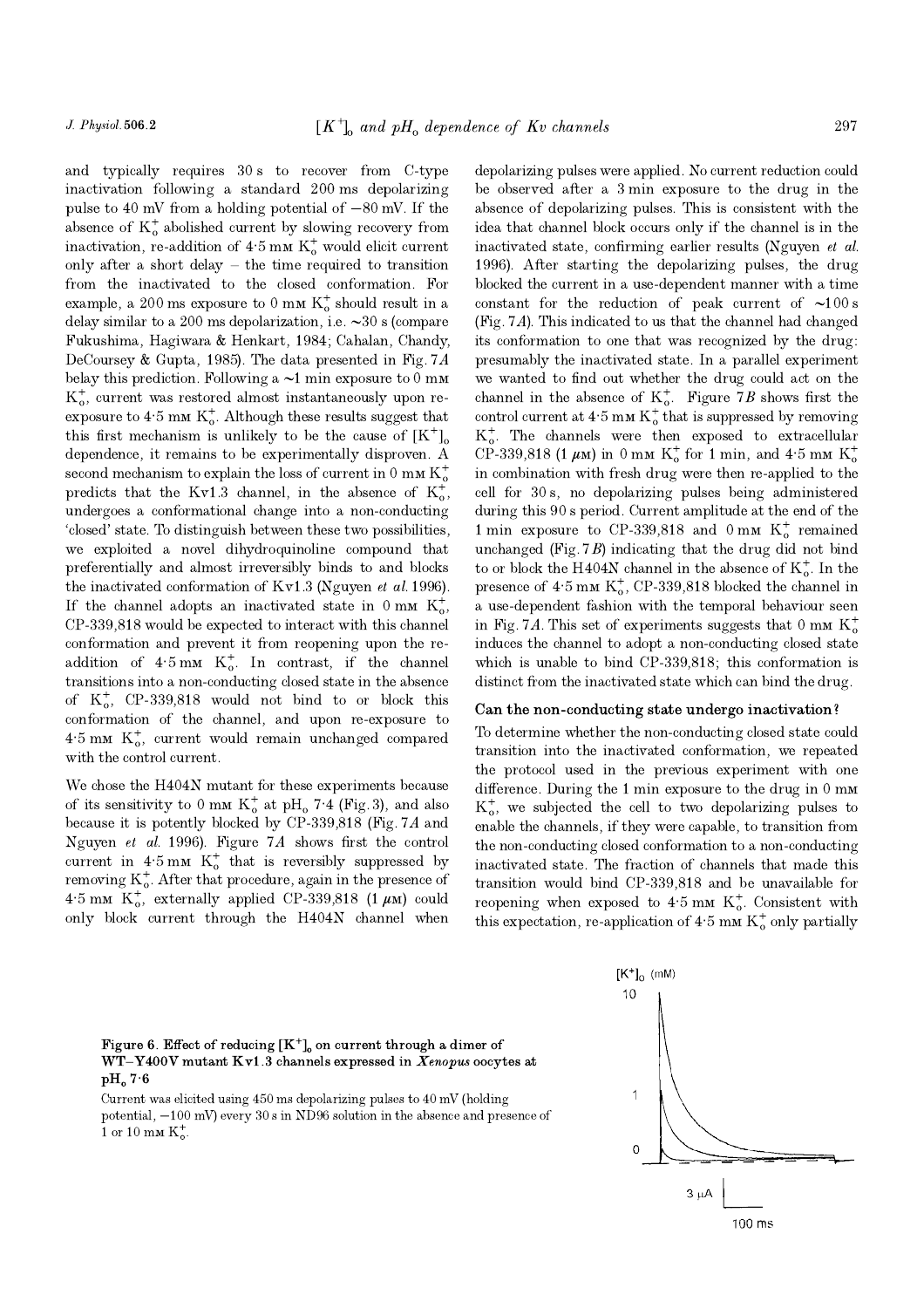restored the current amplitude (Fig.  $7C$ ), and the drug then blocked the channel with almost the same time course as for Fig. 7A and B. These results argue that the non-conducting closed state induced by  $0 \text{ mm K}^+_0$  can undergo C-type inactivation upon depolarization with kinetics similar to the transition from the 'normal' closed to the 'normal' inactivated conformation. The resulting non-conducting inactivated state is recognized by CP-339,818 in much the same manner as the normal inactivated conformation.

# **DISCUSSION**

We have characterized currents through different Shakerrelated  $K^+$  channels and through WT and mutant  $Kv1.3$ channels in the presence and absence of  $K_o^+$  and at different  $pH<sub>o</sub>$ . Among the *Shaker*-related channels investigated, only Kv1.3 and Kv1.4 show a reduction of the outward current amplitude upon removal of  $K_o^+$ . We confirmed and extended

the results of Pardo et al. (1992) who reported that positively charged residues at the external TEA-binding site are responsible for this  $K^+$  sensitivity. Hydrophobic residues at the corresponding position render the channel insensitive to removal of  $K_0^+$ . Several other observations, however, indicate that it is not merely the presence of charge, but the presence of a nitrogen-containing group at this position that appears to be critical for the observed phenomenon. For instance, the neutral, polar residue asparagine rendered the channel sensitive to removal of  $K_o^+$ . On the other hand, other non-nitrogen-containing polar substitutions (threonine and serine) did not alter the sensitivity of the channel to the absence of  $K_0^+$ . In addition, we present evidence that residues outside the H404 site  $(Y400$  and D402) also contribute to the sensitivity of the Kv1.3 channel to  $[K^+]_0$ . Mutations in the  $K^+$  channel signature sequence render the channel extremely sensitive to the absence of  $K_o^+$ .



Figure 7. Effect of CP-339,818 on current through the H404N mutant Kv1.3 channel in the presence and absence of  $K_o^*$ , with or without application of depolarizing pulses

Currents were elicited with 200 ms depolarizing voltage steps to  $40 \text{ mV}$  (holding potential,  $-80 \text{ mV}$ ). A, peak currents are plotted against time during the experiment in the indicated solutions. No block of the peak current by 1  $\mu$ M CP-339,818 in 4.5 mM K<sup>+</sup> occurred if the membrane was not depolarized (grey area). B, similar record to that shown in A. Again, no block of the peak current by  $1 \mu$ M CP-339,818 occurred, this time in 0 mm  $K_0^+$ , if the membrane was not depolarized (area outlined in white and grey). C, 1  $\mu$ M CP-339,818 was applied firstly in the absence of  $K_0^+$ . After 60 s  $[K^+]_0$  was increased to 4.5 m $\mu$  in the presence of the drug.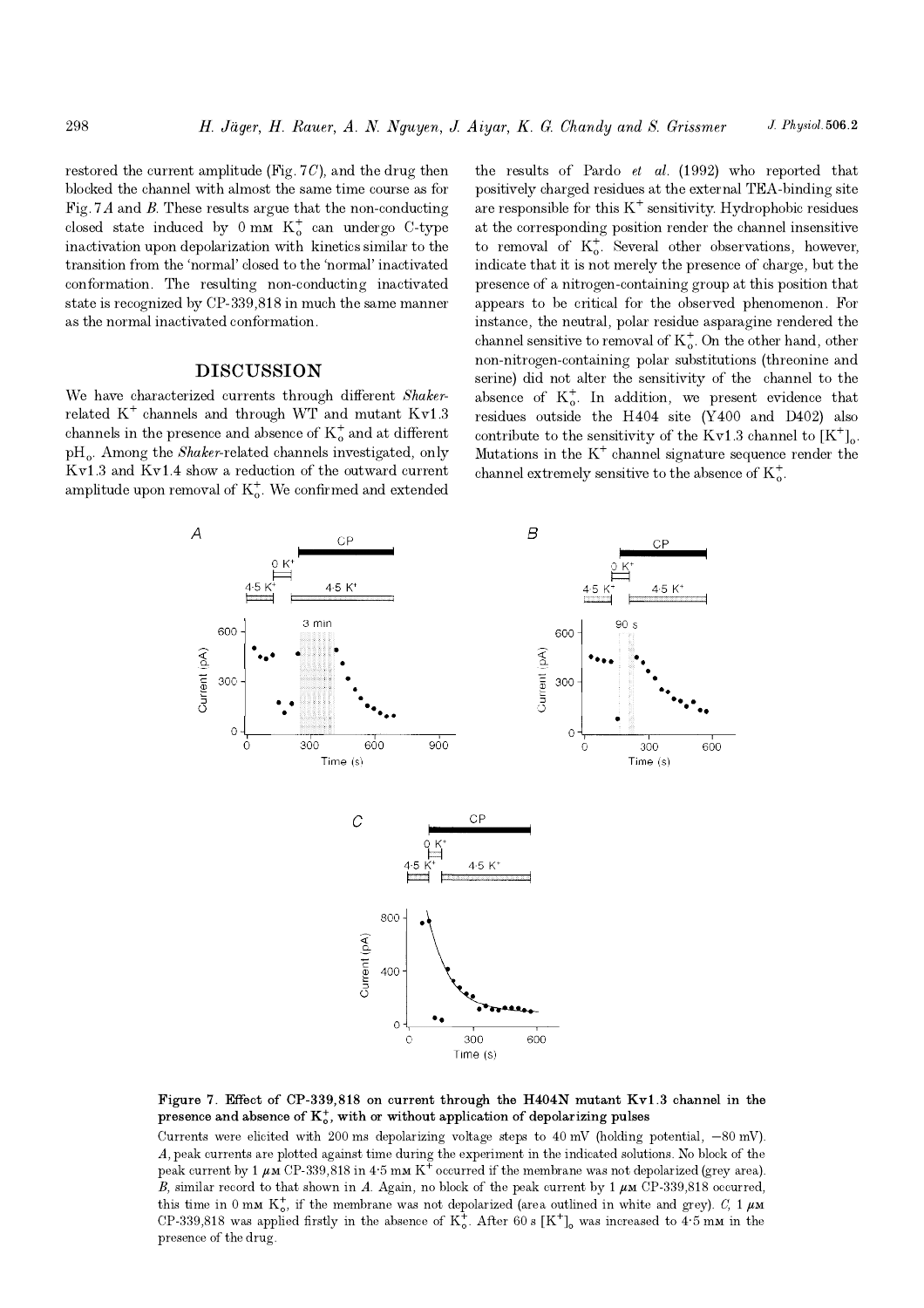Figure 8. Simplified scheme of  $Kv1.3$  channel transitions by depolarizations and removal of  $K_{\alpha}^{+}$ 

Not all possible transitions are shown. C, closed; O, open; I, inactivated; NC, nonconducting closed; NCO, non-conducting open; NCI, non-conducting inactivated.

# Comparison of the  $K^+$  sensitivity of  $Kv1.3$  with other channels

Pardo et al. (1992) and Lopez-Barneo, Hoshi, Heinemann & Aldrich (1993) studied the effects of removal of  $K_0^+$  on the fly Shaker channel and its mammalian homologues. Their studies were conducted on WT and on deletion mutants lacking the N-terminal ball responsible for fast inactivation (N-type). Both groups discuss the possibility that the nonconducting state induced by  $0 \text{ mm } K_o^+$  might be a consequence of a change in the inactivation properties of the channel, since they observe a faster time course of C-type inactivation during depolarizations and a slower recovery from inactivation upon removal of  $K_o^+$ . The dependence of recovery from inactivation on  $[K^+]$ <sub>o</sub> was also reported for current through Kv1.3 (Levy & Deutsch, 1996). Pardo et al. (1992) and Lopez-Barneo et al. (1993), however, exclude this apparently simple possibility for two reasons. First, recovery from C-type inactivation in low and high  $[K^+]_0$  was significantly faster than the interval between pulses used in their experimental protocol, and could therefore not account for the decrease of current amplitude in  $0 \text{ mm } K_o^+$ . Second, changing the holding potential from  $-90$  to  $-160$  mV, a manoeuvre that should accelerate the recovery from inactivation and make more channels available for opening, did not appreciably increase current amplitude. They conclude that closed channels can go directly into the inactivated state and that this transition is influenced by  $[K^+]_0$ . Raising  $[K^+]_0$  would prevent this closed state inactivation and would therefore result in more channels going through the open state, leading to larger currents and vice versa (Lopez-Barneo et al. 1993). Their postulation of a closed inactivation transition being dependent on  $[K^+]_0$  is equivalent to our model implying a  $[K^+]_0$ -dependent transition from the closed to a non-conducting state that can still undergo the transition to a non-conducting inactivated state (see Fig. 8).

More recently other investigators have also observed current loss in Shaker B channels upon simultaneous removal of potassium from both the extracellular and cytoplasmic sides of the channel, but not upon removal of  $K_o^+$  alone (Heinemann, Starkus & Rayner, 1996; Gomez-Lagunas, 1997). The phenomenon they are studying is clearly different from the non-conducting state we observe in  $Kv1.3$ channels in 0 mm  $K_0^+$ .

## The non-conducting state

Several hypotheses can explain the loss of outward current upon removal of  $K_0^+$ . One hypothesis is that the removal of  $K_o^+$  enhances the proportion of channels in the inactivated



- Aiyar, J., Rizzi, J. P., Gutman, G. A. & Chandy, K. G. (1996). The signature sequence of voltage-gated potassium channels projects into the external vestibule. Journal of Biological Chemistry 271, 31013-31016.
- Aiyar, J., Withka, J. M., Rizzi, J. P., Singleton, D. H., Andrews, G.C., LIN, W., BOYD, J., HANSON, D.C., SIMON, M., DETHLEFS, B., Lee, C., Hall, J. E., Gutman, G. A. & Chandy K. G. (1995). Topology of the pore-region of a  $K^+$  channel revealed by the NMRderived structures of scorpion toxins. Neuron  $15$ ,  $1169-1181$ .
- BECK, H., BLUMCKE, I., KRAL, T., CLUSMANN, H., SCHRAMM, J., Wiestler, O. D., Heinemann, U. & Elger, C. E. (1996). Properties of a delayed rectifier potassium current in dentate granule cells isolated from the hippocampus of patients with chronic temporal lobe epilepsy. Epilepsia 37, 892-901.
- Cahalan, M. D., Chandy, K. G., DeCoursey, T. E. & Gupta, S. (1985). A voltage-gated potassium channel in human T lymphocytes. Journal of Physiology 358, 197-237.
- CHANDY, K. G. & GUTMAN, G. A. (1995). Voltage-gated potassium channels. In Ligand- and Voltage-gated Ion channels, ed. NORTH, R. A., pp. 1-71. CRC Press, Boca Raton, USA.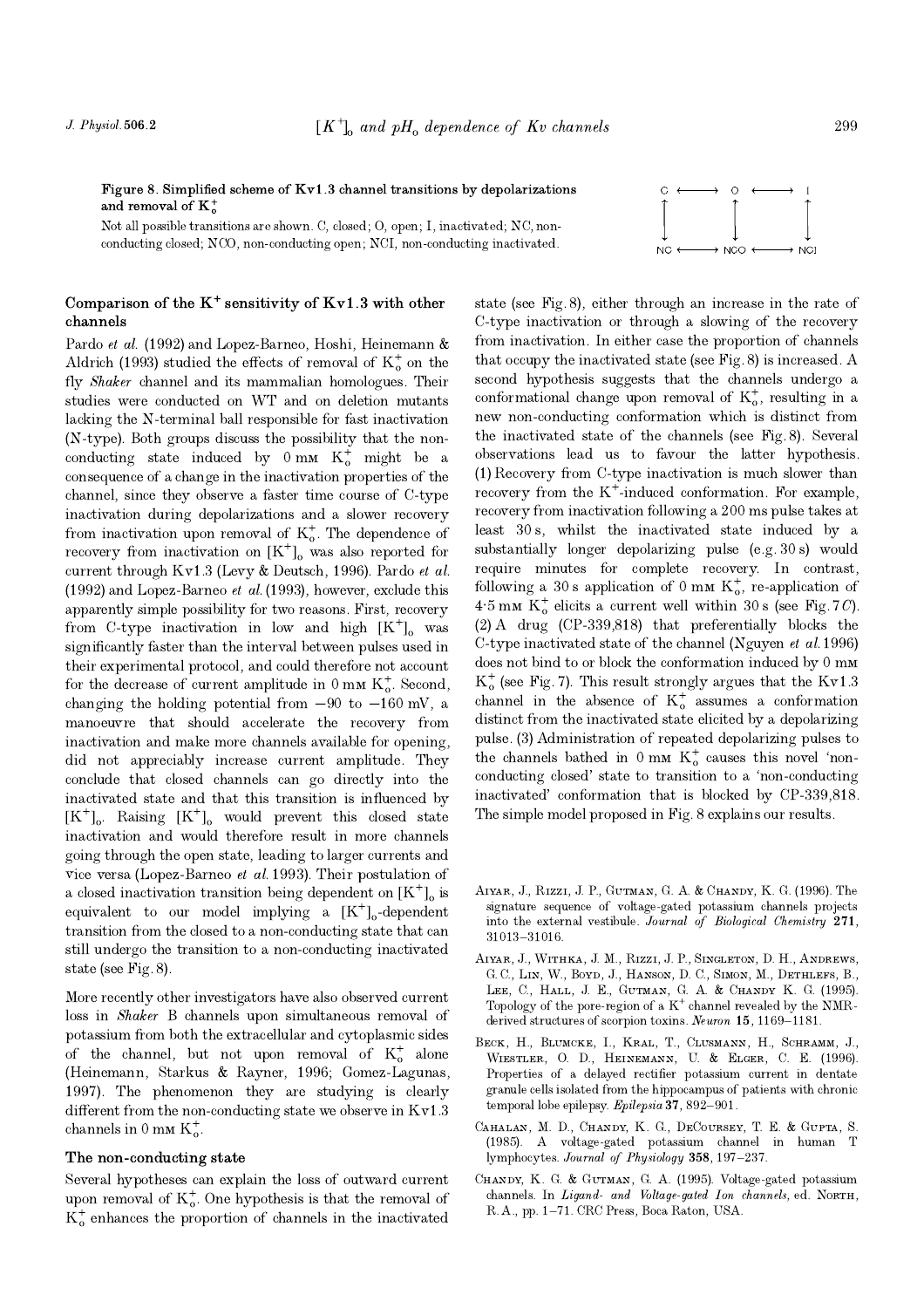- Eder, C., Klee, R. & Heinemann, U. (1996). Modulation of A-currents by  $[K^+]_0$  in acutely isolated pyramidal neurones of juvenile rat entorhinal cortex and hippocampus. NeuroReport 7, 1565-1568.
- Fukushima, Y., Hagiwara, S. & Henkart, M. (1984). Potassium current in clonal cytotoxic T lymphocytes from mouse. Journal of  $Physiology 351, 645–656.$
- Goldstein, S. A. N., Pheasant, D. J. & Miller, C. (1994). The charybdotoxin receptor of a  $Shaker$  K<sup>+</sup> channel: peptide and channel residues mediating molecular recognition. Neuron 12, 1377-1388.
- GOMEZ-LAGUNAS, F. (1997). Shaker B K<sup>+</sup> conductance in Na<sup>+</sup> solutions lacking  $K^+$  ions: a remarkably stable non-conducting state produced by membrane depolarizations. Journal of Physiology  $499, 3-15$ .
- GRISSMER, S. & CAHALAN, M. D. (1989a). TEA prevents inactivation while blocking open  $K^+$  channels in human T lymphocytes. Biophysical Journal 55, 203-206.
- GRISSMER, S. & CAHALAN, M. D. (1989b). Divalent ion trapping inside potassium channels of human T lymphocytes. Journal of General  $Physiology 93, 609–630.$
- Grissmer, S., Dethlefs, B., Wasmuth, J. J., Goldin, A. L., Gutman, G. A., Cahalan, M. D. & Chandy, K. G. (1990). Expression and chromosomal localization of a lymphocyte K channel gene. Proceedings of the National Academy of Sciences of the USA 87, 9411-9415.
- GRISSMER, S., LEWIS, R. S. & CAHALAN, M. D. (1992). Ca<sup>2+</sup>-activated K<sup>+</sup> channels in human leukemic T cells. Journal of General Physiology  $99, 63-84.$
- Grissmer, S., Nguyen, A. N., Aiyar, J. & Chandy, K. G. (1994). Charged residues at the external TEA-binding site of mammalian, voltage-gated, Shaker-related potassium channels alone cannot account for the modulatory effect of extracellular potassium. Biophysical Journal 66, A342.
- Grissmer, S., Nguyen, A. N., Aiyar, J., Hanson, D. C., Mather, R. J., Gutman, G. A., Karmilowicz, M. J., Auperin, D. D. & CHANDY, K. G. (1994). Pharmacological characterization of five cloned voltage-gated  $K^+$  channels,  $Kv1.1$ ,  $Kv1.2$ ,  $Kv1.3$ ,  $Kv1.5$ , and Kv3.1, stably expressed in mammalian cell lines. Molecular  $Pharmacology$  45, 1227-1234.
- Grissmer, S., Nguyen, A. N. & Cahalan, M. D. (1993). Calciumactivated potassium channels in resting and activated human T lymphocytes. Journal of General Physiology 102, 601-630.
- GUY, H. R. & DURELL, S. R. (1996). Developing three-dimensional models of ion channel proteins. Ion Channels  $4, 1-40$ .
- Hamill, O. P., Marty, A., Neher, E., Sakmann, B. &. Sigworth, F. J. (1981). Improved patch-clamp techniques for high-resolution current recording from cells and cell-free membrane patches.  $P$ flügers Archiv **391**, 85–100.
- Hanselmann, C. & Grissmer, S. (1996). Characterization of apaminsensitive Ca<sup>2+</sup>-activated potassium channels in human leukemic T lymphocytes. Journal of Physiology 496, 627-637.
- Heinemann, U., Konnerth, A., Pumain, R. & Wadman, W. J. (1986). Extracellular calcium and potassium concentration changes in chronic epileptic brain tissue. Advances in Neurology 44, 641-661.
- Heinemann, S. H., Starkus, J. G. & Rayner, M. D. (1996). Anomalous conductance in C-type inactivated Shaker potassium channels. Biophysical Journal 72, A29.
- Hidalgo, P. & MacKinnon, R. (1995). Revealing the architecture of a  $K^+$  channel pore through mutant cycles with a peptide inhibitor. Science 268, 307-310.
- Hille, B. (1992). Ionic Channels of Excitable Membranes, 2nd edn. Sinauer Associates, Massachusetts.
- Ikeda, S. R., Soler, F., Zühlke, R. D., Joho, R. H. & Lewis, D. L. (1992). Heterologous expression of the human potassium channel Kv2.1 in clonal mammalian cells by direct cytoplasmic microinjection of cRNA. Pflügers Archiv  $422$ ,  $201-203$ .
- J ager, H., McCauley, L., Rauer, H., Nguyen, A. N., Aiyar, J., CAHALAN, M. D., CHANDY, K. G. & GRISSMER, S. (1997a). Influence of extracellular potassium and proton concentration on the regulation of *Shaker-related* potassium channels. Pflügers Archiv 433, R40.
- J ager, H., McCauley, L., Rauer, H., Nguyen, A. N., Aiyar, J., Grissmer, S., Cahalan, M. D. & Chandy, K. G. (1997b). Regulation of Shaker-related potassium channels by extracellular potassium and pH. Biophysical Journal 72, A143.
- Kavanaugh, M. P., Hurst, R. S., Yakel, J., Varnum, M. D., ADELMAN, J. P. & NORTH, R. A. (1992). Multiple subunits of a voltage-dependent potassium channel contribute to the binding site for tetraethylammonium. Neuron  $8.493-497$ .
- Leschinger, A., Stabel, J., Igelmund, P. & Heinemann, U. (1993). Pharmacological and electrographic properties of epileptiform activity induced by elevated  $K^+$  and lowered  $Ca^{2+}$  and  $Mg^2$ concentration in rat hippocampal slices. Experimental Brain  $Research 96, 230-240.$
- Levy, D. I. & Deutsch, C. (1996). Recovery from C-type inactivation is modulated by extracellular potassium. Biophysical Journal 70, 798-805
- Li, M., Unwin, N., Stauffer, K. A., Jan, Y. N. & Jan, L. Y. (1994). Images of purified Shaker potassium channels. Current Biology 4,  $110 - 115$ .
- Lopez-Barneo, J., Hoshi, T., Heinemann, S. H. & Aldrich R. W. (1993). Effect of external cations and mutations in the pore region on C-type inactivation of Shaker potassium channels. Receptors and  $Channels 1, 66-71.$
- McCLOSKEY, M. A. & CAHALAN, M. D. (1990). G protein control of potassium channel activity in a mast cell line. Journal of General Physiology  $95, 205 - 227$ .
- MacKinnon, R. (1991). Using mutagenesis to study potassium channel mechanisms. Journal of Bioenergetics and Biomembranes 23, 647-663.
- Nguyen, A. N., Kath, J., Hanson, D. C., Biggers, M. S., Kaniff, P.C., DONOVAN, C., MATHER, R. J., BRUNS, M., DETHLEFS, B., Rauer, H., Aiyar, J., Lepple-Wienhues, A., Gutman, G. A., GRISSMER, S., CAHALAN, M. D. & CHANDY, K. G. (1996). Novel nonpeptide agents block the C-type inactivated conformation of Kv1.3, and suppress T-cell activation. Molecular Pharmacology 50, 1672-1679.
- Pardo, L. A., Heinemann, S. H., Terlau, H., Ludewig, U., Lorra, C, Pongs, O. & Stühmer, W. (1992). Extracellular  $K^+$  specifically modulates a rat brain  $K^+$  channel. Proceedings of the National  $Academy of Sciences of the USA 89, 2466-2470.$
- Ranganathan, R., Lewis, J. H. & MacKinnon, R. (1996). Spatial localization of the  $K^+$  channel selectivity filter by mutant cyclebased structure analysis. Neuron  $16$ ,  $131-139$ .
- Rauer, H. & Grissmer, S. (1996). Evidence for an internal phenylalkylamine action on the voltage-gated potassium channel Kv1.3. Molecular Pharmacology  $50$ , 1625-1634.
- Sanguinetti, M. C., Jiang, C., Curran, M. E. & Keating, M. T. (1995). A mechanistic link between an inherited and an acquired cardiac arrythmia:  $HERG$  encodes the  $I_{Kr}$  potassium channel. Cell 81, 299-307.
- Sc<mark>hönherr, R. & Heinemann, H. (1996).</mark> Molecular determinants for activation and inactivation of HERG, a human inward rectifier potassium channel. Journal of Physiology 493, 635-642.